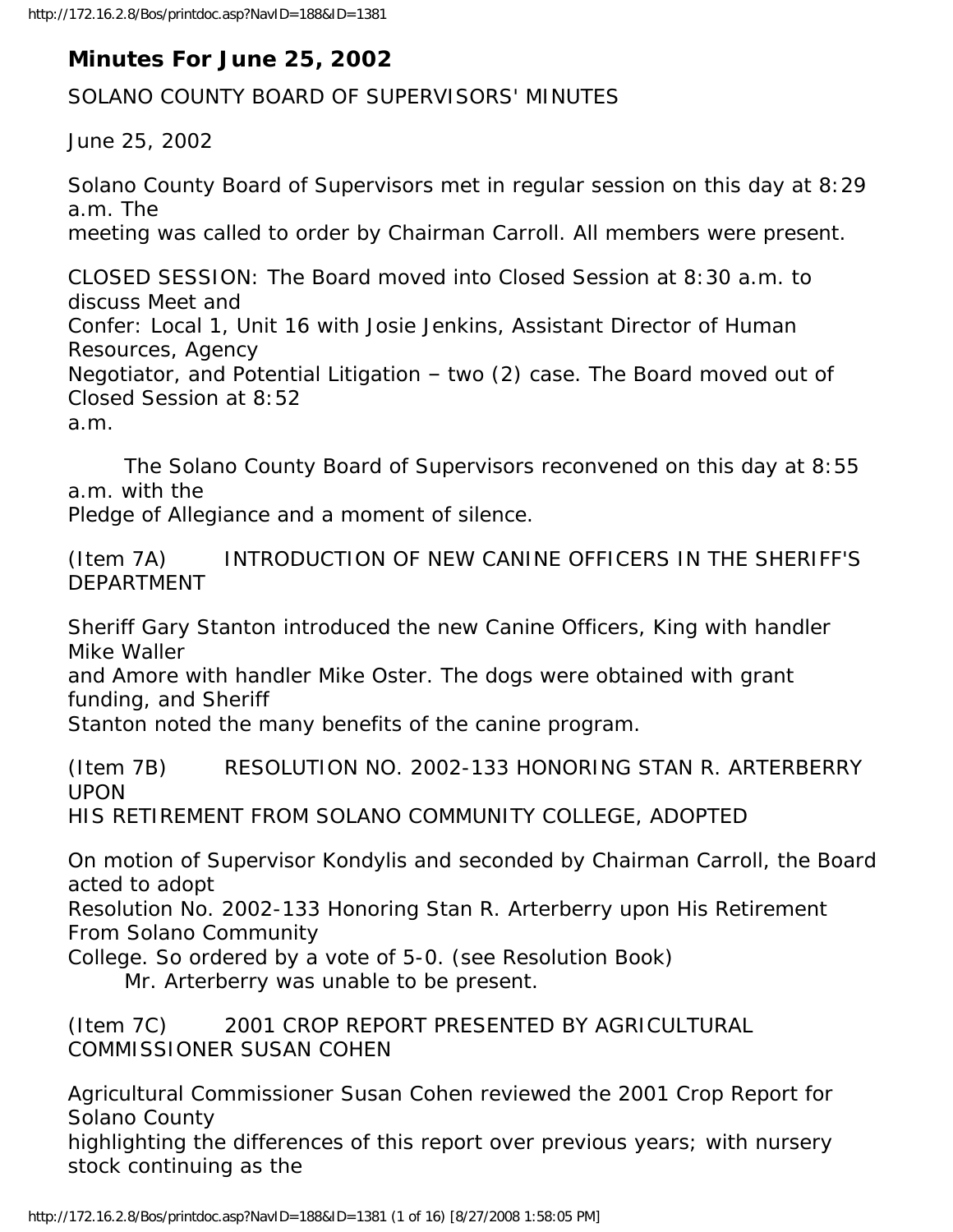number 1 commodity in the County, and the continuing strength of agriculture even with the

challenges facing farmers in the County.

APPROVAL OF AGENDA

On motion of Supervisor Kondylis and seconded by Supervisor Kromm, the Board acted to

approve the submitted Agenda, incorporated herein by reference, with the following modifications:

(Closed Session) Amended Agenda - Potential Litigation one (1) case, added with an amended agenda.

 (Item 14B) Approval of amendments to agreements for contractual services with URS

Greiner Woodward Clyde, San Francisco in the amount of \$220,000 and Kitchell, Sacramento in the amount of \$220,000 for a total amount not to exceed

\$440,000 to provide project management and architectural/engineering services

for various County Capital Improvement Projects for FY2002/03; authorize the County Administrator to sign the Amendment, removed from the Consent Calendar.

 (Item 15B) Approval of a grant with the Vacaville Police Department in the amount of

\$60,000 to provide funding for the Child Abuse Response Team, removed from the Consent Calendar.

 (Item 15C) Approval of a grant agreement in the amount of \$75,000 with Metropolitan

Transportation Commission (MTC) for a Low Income, Flexible Transportation (LIFT) project for the period of January 1, 2002 to September 30, 2004, removed

from the Consent Calendar.

 (Item 17) Approval of draft contracts for the provision of substance abuse treatment services for the period July 1, 2002 through June 30, 2003 under the Proposition 36 Substance Abuse Treatment Program for FY2002/03; authorize the Chairman to sign final contracts: Pharmatox - \$75,000; Healthy Partnerships - \$75,000; Recovery Connection - \$50,000; California Hispanic Commission on Alcohol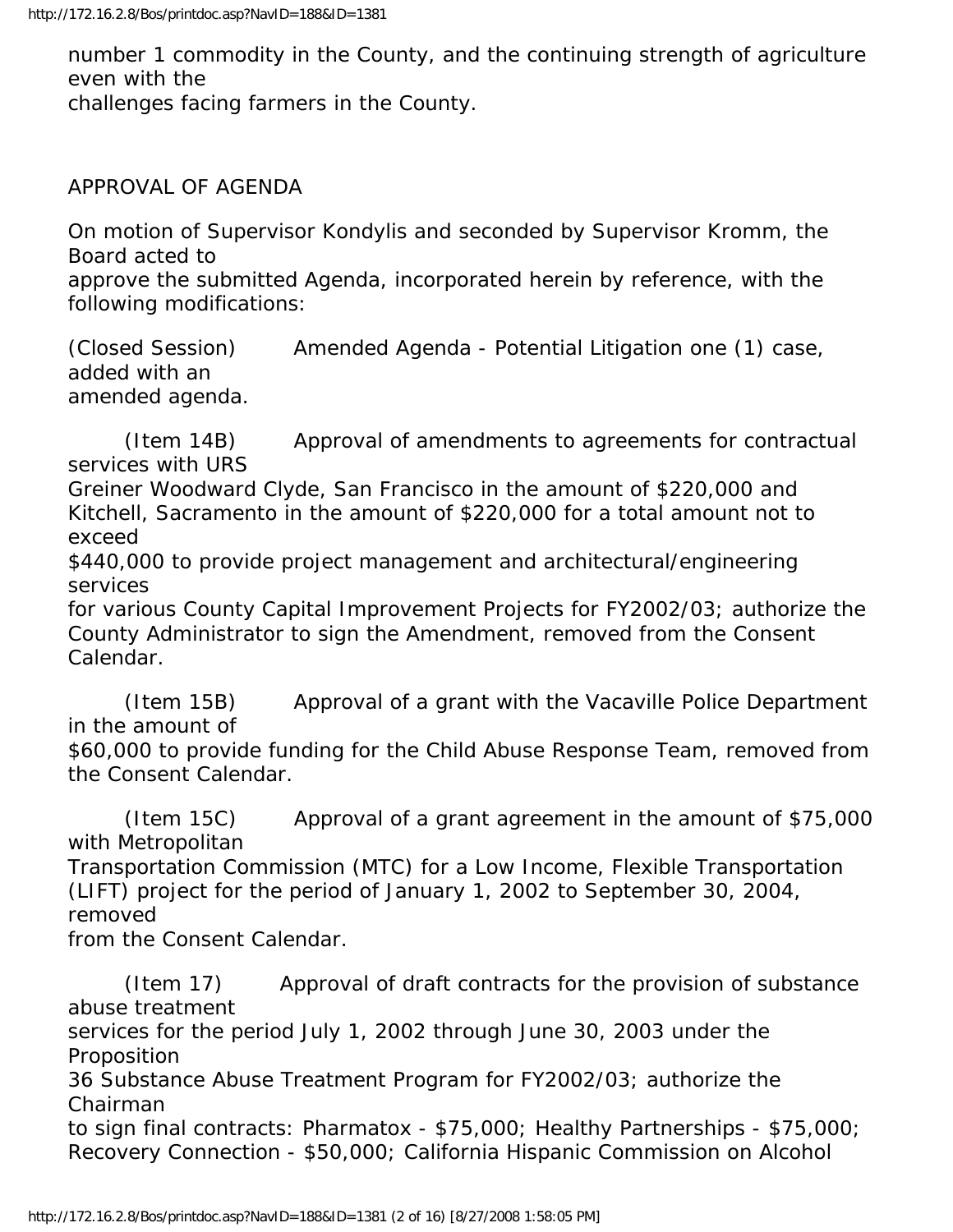and Drug Abuse - \$50,000; Youth and Family Services - \$50,000; Eagle Recovery Programs & Transition Homes - \$75,000; Bi-Bett - \$51,000; Genesis House - \$50,000; House of Acts - \$50,000, removed from the Consent Calendar.

 (Item 19A) Adoption of a resolution authorizing the Transportation Director to purchase

rights of way for road purposes on various County road improvement projects: McCormack Road Bridge Replacement, Pleasants Valley Road, Runge Road-Tremont Road-Old Davis Road, and Shiloh Road Bridge Replacement, removed from the Consent Calendar.

 (Item 21) Approval to accept three grants from the California Council for the Humanities

of \$500 each for the Fairfield-Suisun Community Library, John F. Kennedy Library (Vallejo) and the Vacaville Public Library to promote statewide reading of The Grapes of Wrath by John Stein, removed from the Consent Calendar.

So ordered by a vote of 5-0.

## CONSENT CALENDAR

On motion of Supervisor Kondylis and seconded by Supervisor Thomson, the Board acted to

approve the following Consent Calendar items by a vote of 5-0.

(Item 12) MINUTES OF THE BOARD OF SUPERVISORS MEETING OF MAY 28, 2002 AND

JUNE 4, 2002, as outlined in the Agenda Submittal from the Clerk of the Board dated

June 25, 2002, incorporated herein by reference, approved.

(Item 13) RESOLUTION NO. 2002-134 APPROVING THE MEMORANDUM OF UNDERSTANDING WITH THE PUBLIC EMPLOYEES UNION - LOCAL ONE REPRESENTING UNIT #16, MID-MANAGEMENT 2001-2003, adopted. (see Resolution Book)

(Item 14A) REFUND IN THE AMOUNT OF \$10,000 TO THE VACAVILLE SUNRISE

ROTARY CLUB, as outlined in the Agenda Submittal from General Services dated

June 25, 2002, incorporated herein by reference, approved.

(Item 15A) CONTRACT AMENDMENT WITH PLANNED PARENTHOOD: SHASTA-DIABLO RE ADOLESCENT FAMILY LIFE AND SIBLING PREGNANCY PROGRAM, as outlined in the Agenda Submittal from Health and Social Services dated June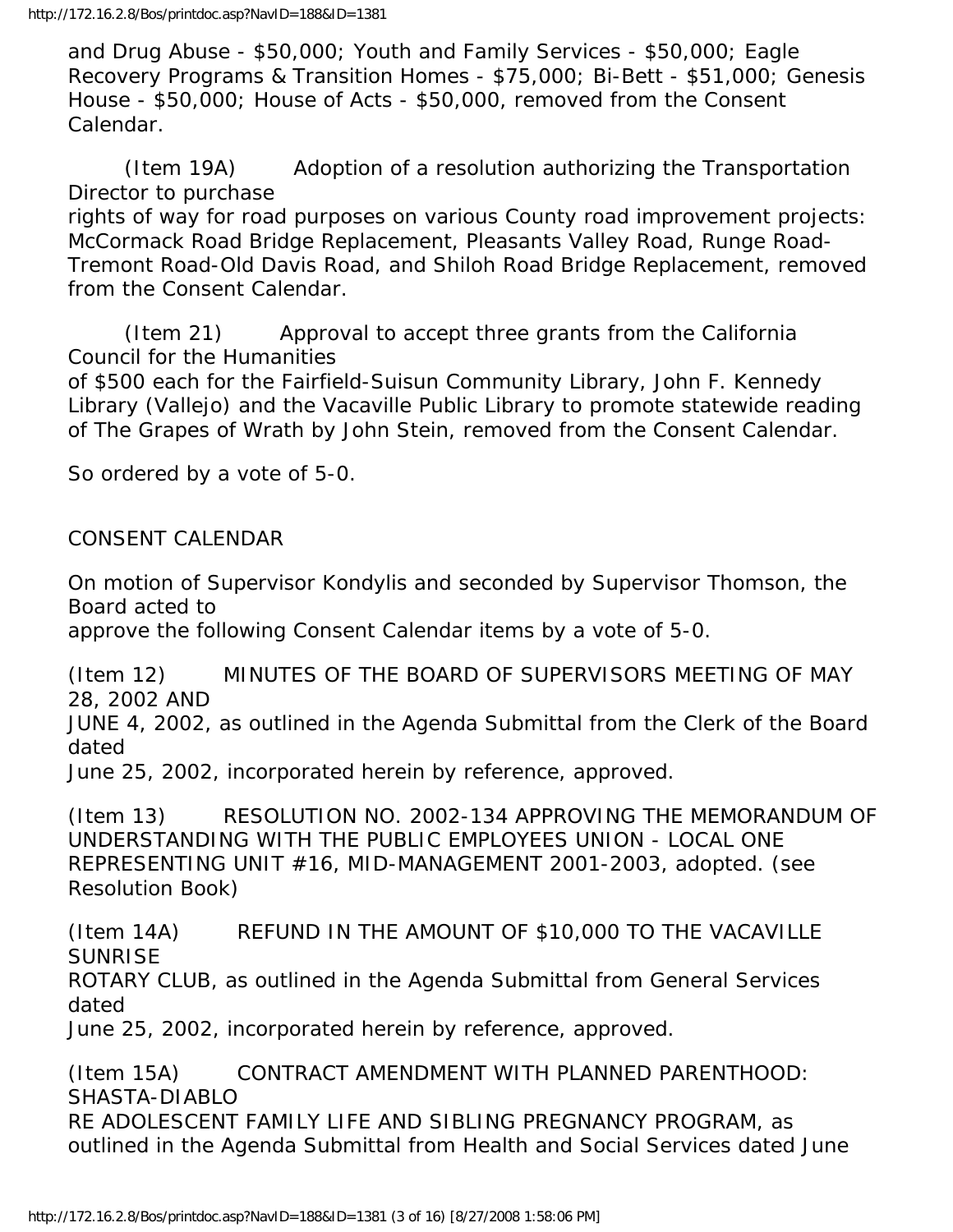25, 2002,

incorporated herein by reference, approved and Chairman authorized to sign said

contract on behalf of Solano County.

DEVELOPMENT OF AGREEMENT WITH PLANNED PARENTHOOD: SHASTA-DIABLO RE ADOLESCENT FAMILY LIFE AND SIBLING PREGNANCY PREVENTION PROGRAM FOR FY2002/03, as outlined in the Agenda Submittal from

Health and Social Services dated June 25, 2002, incorporated herein by reference,

approved and Chairman authorized to sign said contract when developed on behalf of

Solano County.

(Item 15D) AGREEMENT WITH CHILDREN'S NETWORK RE INTEGRATED FAMILY

SUPPORT INITIATIVE (IFSI) PROJECT, as outlined in the Agenda Submittal from

Health and Social Services dated June 25, 2002, incorporated herein by reference,

approved.

RESOLUTION NO. 2002-135 AMENDING THE LIST OF NUMBERS AND CLASSIFICATIONS OF POSITIONS (HEALTH AND SOCIAL SERVICES), adopted. (see Resolution Book)

(Item 16) RENEWAL AGREEMENT WITH FEDERAL GOVERNMENT RE FEDERAL

EQUITABLE SHARING PROGRAM, as outlined in the Agenda Submittal from Sheriff's Office dated June 25, 2002, incorporated herein by reference, approved and

County Administrator authorized to sign said contract on behalf of Solano County.

(Item 18) APPROPRIATION TRANSFER IN THE AMOUNT OF \$199,750 WITHIN AND

FROM SALARIES AND BENEFITS TO SERVICES AND SUPPLIES, as outlined in the Agenda Submittal from Fouts Springs Youth Facility dated June 25, 2002, incorporated herein by reference, approved.

(Item 19B) OFFER OF DEDICATION OF PROPERTY FROM JAMES E. AND COLLEEN M.

TENBRINK FOR ROAD PURPOSES ON HALLEY ROAD AND THISSELL ROAD, as outlined in the Agenda Submittal from the Department of Transportation dated June

25, 2002, incorporated herein by reference, approved and Clerk of the Board authorized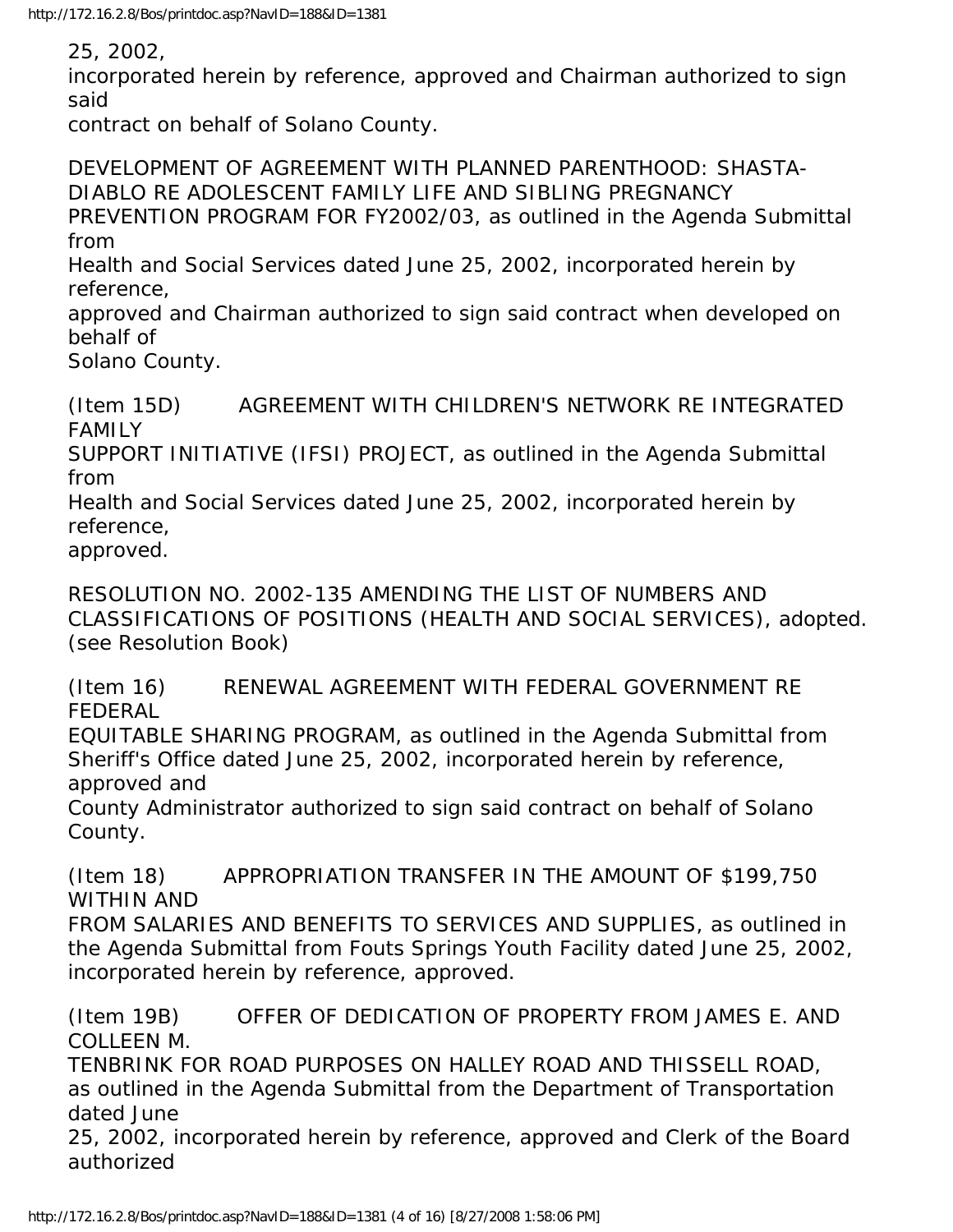to sign said the parcel map on behalf of Solano County.

(Item 19C) RESOLUTION NO. 2002-137 OF INTENT TO VACATE A PORTION OF VACA

STREET AND FIRST STREET IN ELMIRA, adopted. (see Resolution Book) Public hearing set for August 13, 2002 at 2:00 p.m.

(Item 20A) CONTRACT AMENDMENT WITH THE FAIRFIELD-SUISUN SEWER DISTRICT

RE INCORPORATING WATER POLLUTION PREVENTION SERVICES INTO FOOD ESTABLISHMENT INSPECTIONS, as outlined in the Agenda Submittal from

the Department of Environmental Management dated June 25, 2002, incorporated herein

by reference, approved and Director of Environmental Management authorized to sign

said amendment on behalf of Solano County.

(Item 20B) AMENDMENT TO PROFESSIONAL SERVICES CONTRACT WITH **JACK** 

HARRISON, as outlined in the Agenda Submittal from the Department of Environmental Management dated June 25, 2002, incorporated herein by reference,

approved and Chairman authorized to sign said amendment on behalf of Solano County.

## **ORDERS**

(Item 14B) AMENDMENTS TO AGREEMENTS WITH URS GREINER WOODWARD

CLYDE, AND KITCHELL RE PROFESSIONAL SERVICES, APPROVED

The Board was provided with an Agenda Submittal from General Services dated June 25,

2002, incorporated herein by reference, regarding the extension of agreements for

project/construction management and architectural/engineering services with URS Greiner

Woodward Clyde and Kitchell.

Responding to questions posed by Supervisor Kromm regarding the Request for Proposal

(RFP) process, Director of General Services Jim Werdell noted this will be the third year with these

companies, and noted every fourth year an RFP is issued.

 On motion of Supervisor Kromm and seconded by Supervisor Kondylis, the Board acted to

approve the amendments to the agreements with URS Greiner Woodward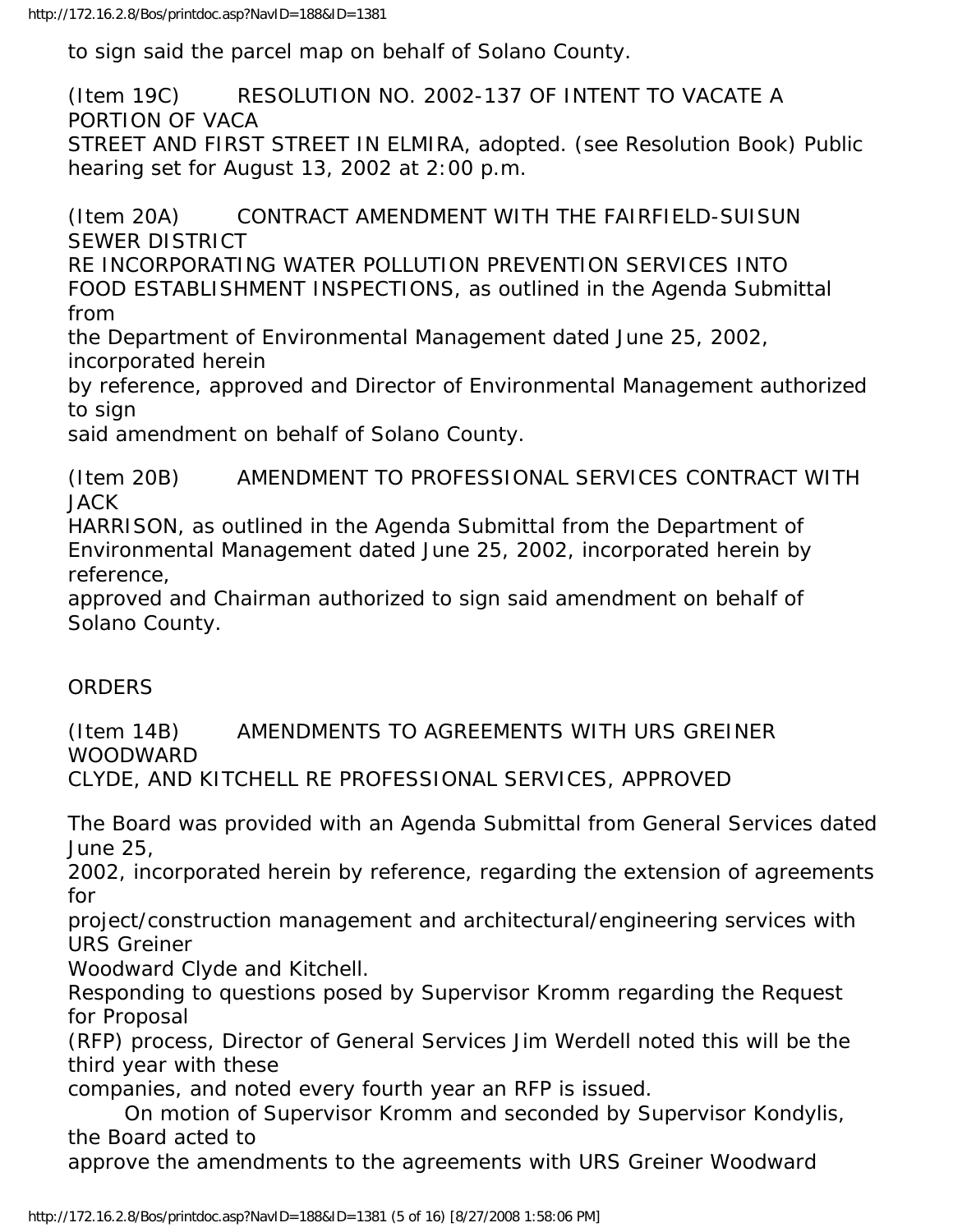Clyde, and Kitchell for

project/construction management and architectural/engineering services. So ordered by a vote of 5-0.

(Item 15B) GRANT WITH VACAVILLE POLICE DEPARTMENT RE CHILD ABUSE RESPONSE TEAM, APPROVED

The Board was provided with an Agenda Submittal from Health and Social Services dated June

25, 2002, incorporated herein by reference, regarding providing grant funding for the Child Abuse

Response Team through the Vacaville Police Department.

Responding to questions posed by Supervisor Kromm regarding why there are not more

programs like this in the County, Laura Fowler, Deputy Director Child Protective Services with Health

and Social Services Department, discussed how innovative and comprehensive this program is,

department support for the program, and the wide view taken by the Vacaville Police Department has

taken on what their responsibilities are. This is a partnership with Vacaville Police Department to help

prevent crimes.

Supervisor Kondylis commended the Vacaville Police Department for their innovative work,

and hoped this program would be initiated in Vallejo and Fairfield.

 On motion of Supervisor Kondylis and seconded by Supervisor Kromm, the Board acted to

approve a \$60,000 grant to the Vacaville Police Department for a Child Abuse Response Team. So

ordered by a vote of 5-0.

(Item 15C) GRANT AGREEMENT WITH METROPOLITAN TRANSPORTATION COMMISSION (MTC) RE LOW INCOME, FLEXIBLE TRANSPORTATION (LIFT) PROJECT, APPROVED

The Board was provided with an Agenda Submittal from Health and Social Services dated

June 25, 2002, incorporated herein by reference, regarding Welfare to Work transportation funding.

Responding to questions posed by Supervisor Kromm regarding the unserved needs,

Rosmary Lewis, Employment Services Deputy Director of Health and Social Services, noted this

grant would only meet a small portion of the needs for transportation, and further discussed the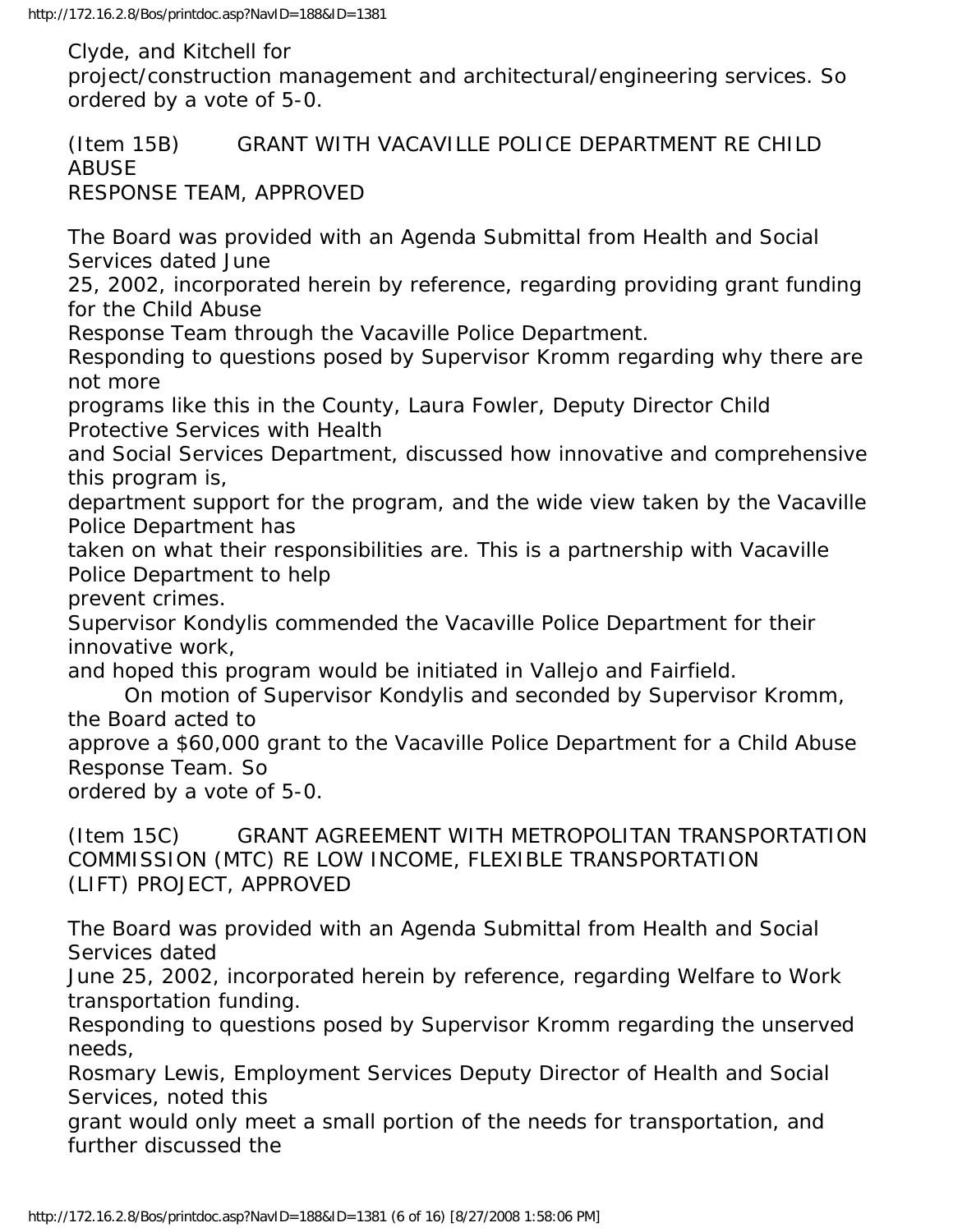transportation challenges of the Welfare to Work clients.

 On motion of Supervisor Kromm and seconded by Supervisor Kondylis, the Board acted to

approve a Grant Agreement with the Metropolitan Transportation Commission for the Low Income

Flexible Transportation Project. So ordered by a vote of 5-0.

(Item 17) AGREEMENTS WITH PHARMATOX, HEALTHY PARTNERSHIP, RECOVERY CONNECTION, CALIFORNIA HISPANIC COMMISSION, YOUTH AND FAMILY SERVICES, EAGLE LODGE, BI BETT DETOX, GENESIS HOUSE, HOUSE OF ACTS RE SUBSTANCE ABUSE TREATMENT SERVICES, APPROVED

The Board was provided with an Agenda Submittal from the Probation Department dated

June 25, 2002, incorporated herein by reference, regarding substance abuse services relative to the

Proposition 36 mandated Substance Abuse Treatment Program.

Responding to questions posed by Supervisor Kromm regarding how the contractors were

determined, how the amount of funding for each contractor was determined, and what types of

outcomes are expected, John Taylor, County Administrator's Office, discussed program

requirements, utilizing all of the licensed contractors for these services in the County, and client

needs.

Supervisor Kromm feels we should be tracking data relative to contract performance, Mr.

Taylor discussed the contractor evaluation component, and the clientele and their differences from

clients in the Drug Court. One of the biggest problems is with the number of no shows, and how it

usually takes several years to determine how effective treatment programs are.

Supervisor Kromm voiced concern with contracting with nine contractors for services and

the lack of any evaluation criteria, Mr. Taylor noted with some history the department will be able

to tell which programs will best meet the needs to fill the Proposition 36 requirements.

Dottie Reed, Adult Division Manager Probation Department, noted the Request for

Proposals (RFP) that were issued, and noted there was not enough capacity unless all the qualified

programs in the County are utilized. Quality assurance on-site visits will be done with the providers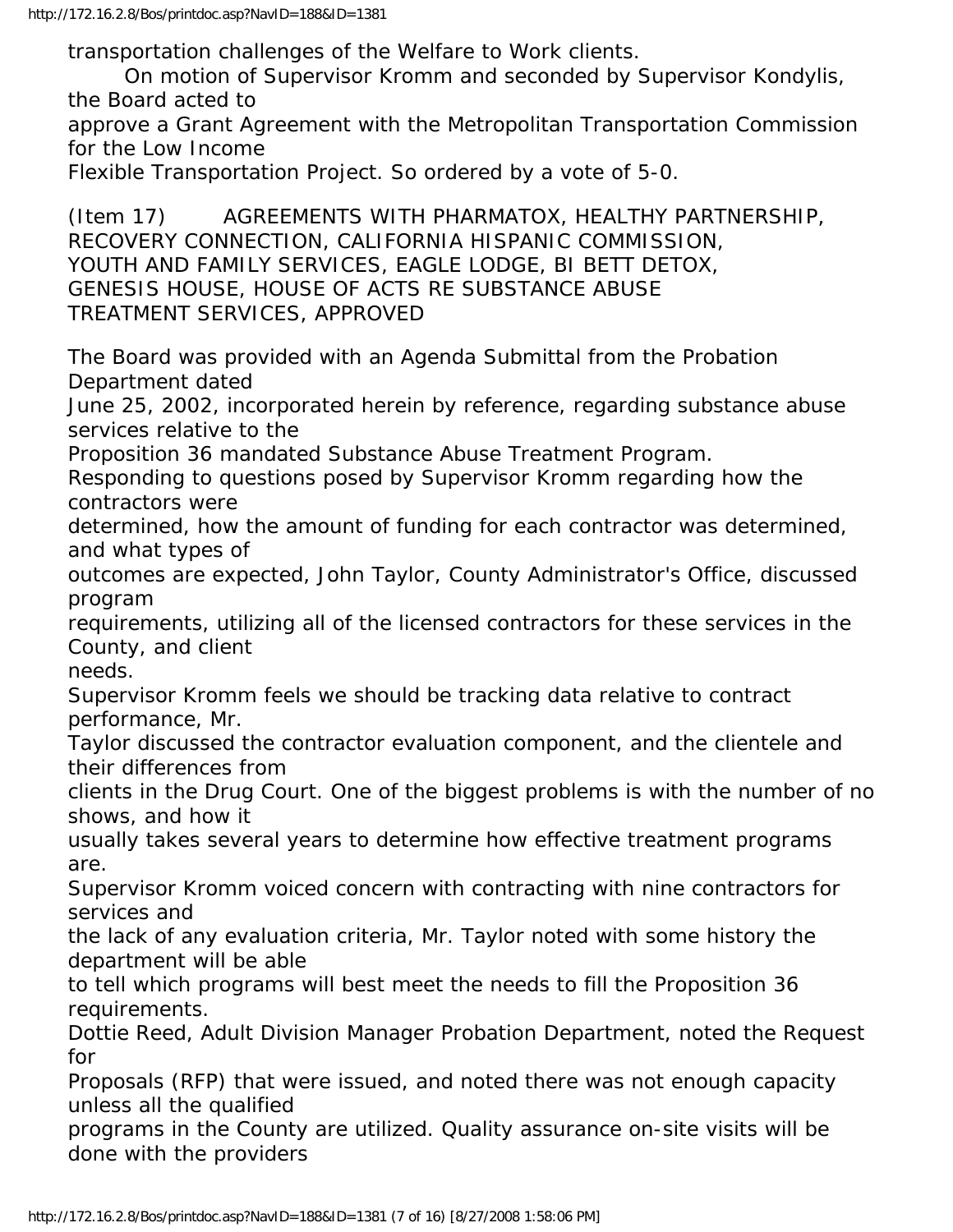to ensure the services are being delivered, and Ms. Reed noted past experience with these programs,

and how similar these programs are to the Drug Court programs.

Responding to concerns voiced by Supervisor Kromm relative to measuring success of

programs, Mr. Taylor discussed one on one program evaluations by Probation and Health and Social

Services staff, and the need for a long-term study to see if a program is a success.

Supervisor Kondylis noted the projected failure rate of 50% at the onset of the legislation,

people must be motivated to change their lives, and that there are a few ways to measure some level

of success after going through the program.

Chief Probation Officer Gemma Grossi noted people participating in the Proposition 36

program are not really motivated for treatment, and could end up in Drug Court or in jail. Some

people are taking advantage of this legislation as a custody diversion and they are failing at a higher

rate than what was expected.

Supervisor Silva noted these programs work closely with Probation, suggested site visits by

the Board members to see how the programs are working, and discussed the value to society these

programs can bring.

 On motion of Supervisor Kondylis and seconded by Supervisor Silva, the Board acted to

approve agreements with Pharmatox, Healthy Partnership, Recovery Connection, California

Hispanic Commission, Youth and Family Services, Eagle Lodge, Bi Bett Detox, Genesis House,

and House of Acts to provide substance treatment services under the Proposition 36 Substance

Abuse Treatment Program. So ordered by a vote of 4-1; Supervisor Kromm voted no.

(Item 21) GRANTS FROM CALIFORNIA COUNCIL FOR THE HUMANITIES FOR

THE FAIRFIELD-SUISUN COMMUNITY LIBRARY, JOHN F. KENNEDY LIBRARY, AND VACAVILLE PUBLIC LIBRARY, ACCEPTED

The Board was provided with an Agenda Submittal from the Library dated June 25, 2002,

incorporated herein by reference, regarding grants to promote the reading of the Grapes of Wrath by John Steinbeck.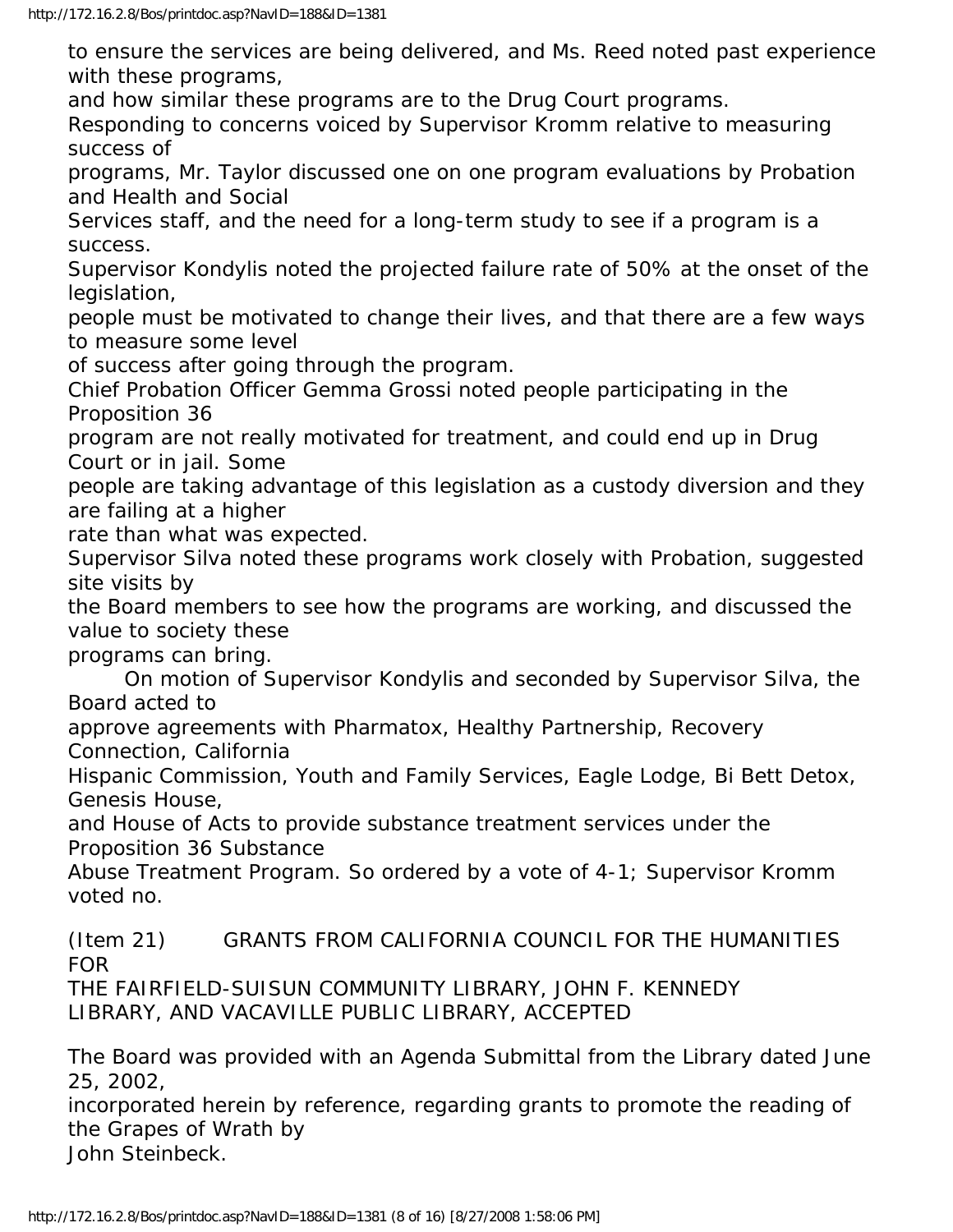Library Director Ann Cousineau outlined the program as established by the California

Council for the Humanities and the concept to get the entire State to read the book commemorating

the 100th birthday of John Steinbeck. Copies of the book were distributed to the Board.

On motion of Supervisor Kromm and seconded by Supervisor Thomson, the Board acted to

accept the three grants to the Fairfield-Suisun Community Library, the John F. Kennedy Library and

the Vacaville Public Library to promote The Grapes of Wrath. So ordered by a vote of 5-0.

(Item 19A) RESOLUTION NO. 2002-136 AUTHORIZING THE DIRECTOR OF TRANSPORTATION TO PURCHASE RIGHTS OF WAY FOR ROAD PURPOSES ON VARIOUS COUNTY ROAD IMPROVEMENT PROJECTS, ADOPTED

The Board was provided with an Agenda Submittal from the Department of Transportation

dated June 25, 2002, incorporated herein by reference, regarding purchasing rights of way for road

purposes for various county road improvement projects.

Responding to questions posed by Supervisor Thomson regarding agreement by the property

owners, issues of the Pleasants Valley property owners, with possible increased speeds when the

road is straightened, and the addition of bike lanes, Paul Weise, Department of Transportation,

noted the property owners that are in agreement. Some of the issues for the Pleasants Valley

property owners are relative to the value being offered which was based on appraisals, there are

others that are concerned with issues specific to their property and we are meeting with the owners

to try to mitigate their concerns. On Pleasants Valley Road there will not be much straightening out,

the section between Cherry Glenn Road and Foothill Drive is currently straight. There are a few

curves north of there that will be straightened a little. The main majority of the project will add

shoulders for safety purposes. Bike lanes could be added, but that would be a Board decision. The

shoulder could be designated as a bike lane in the future. Supervisor Thomson noted a number of

contacts from people that are concerned with the effects this project could have on Pleasants Valley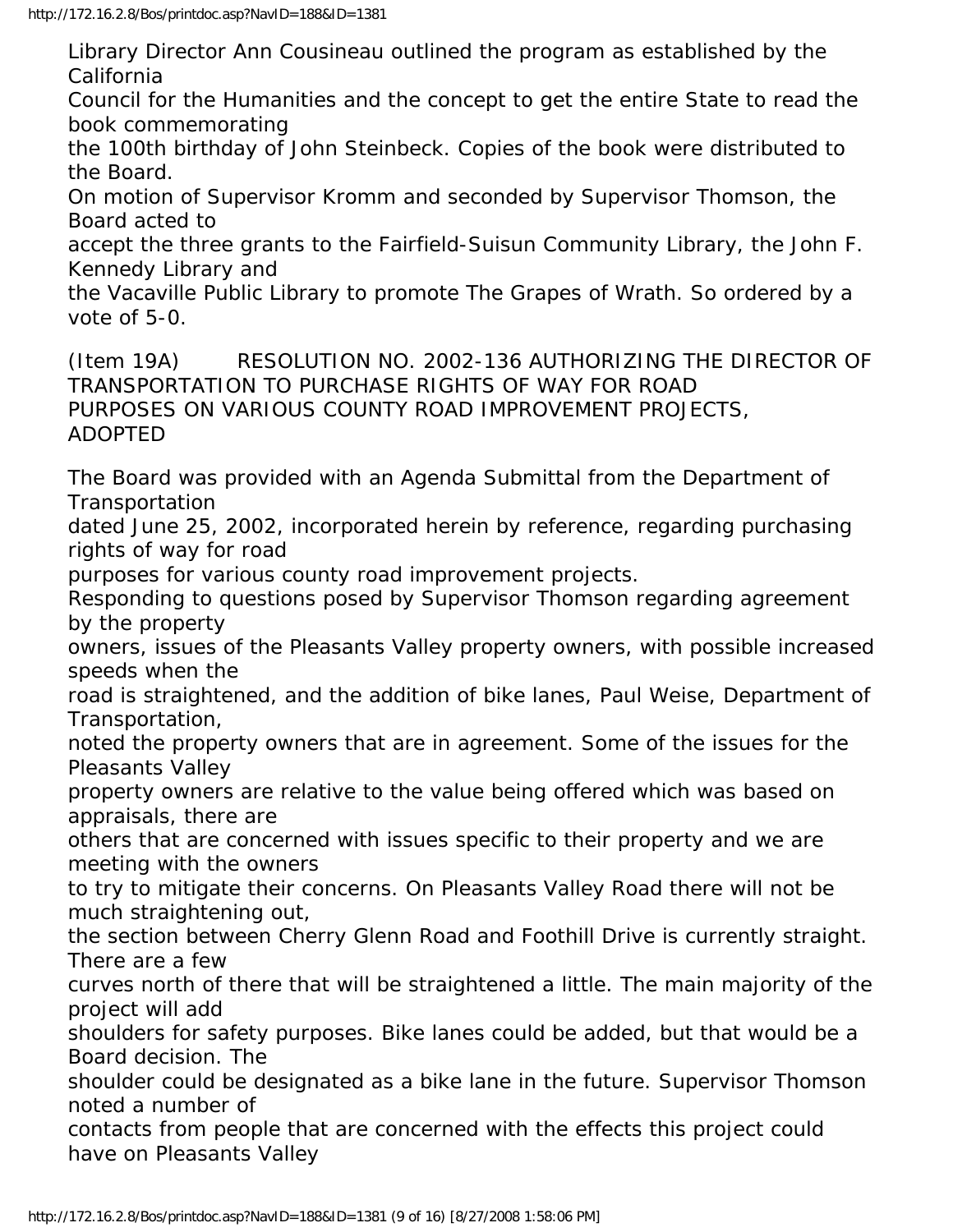and the rural nature of the valley.

Responding to comments by Chairman Carroll relative to the project boundaries, Mr. Weise

noted the limits of the project are from Cherry Glenn Road to Vaca Valley Road on Pleasants Valley

Road, which is about 2.5 miles. Most of the road is straight.

County Counsel Dennis Bunting noted a fatal accident that had occurred in that area of

roadway, and one of the issues in the case was with the width of the roadway and the ditches on the

side of the road. It was shown that it did not constitute any dangerous condition, but these are some

of the issues with Pleasants Valley Road, and feels the real issue is the width. Responding to questions posed by Supervisor Thomson relative to notification of the

property owners, Mr. Weise noted the property owners had been notified several times, and that the

department will continue to work with the property owners.

Supervisor Kondylis expressed concern regarding maintaining the County roads that still

maintain the flavor of and the character of rural Solano County. Pleasants Valley Road is one of

these roads, and questioned if some of these special roads are treated any differently to maintain that

character, Mr. Weise is not sure relative to a scenic element of the General Plan. Supervisor

Kondylis expressed concern with widening roads and increased speed on wider roads.

Responding to further questions posed by Supervisor Kondylis regarding the loss of trees,

and with the loss of other elements making the road so special, Mr. Weise noted some trees will be

removed and replaced. Everything will be done to maintain as many trees as possible. Supervisor

Kondylis noted she would hate to see Pleasants Valley Road unnecessarily widened and trees taken

out if there are alternatives, and expressed opposition without looking at alternatives.

Mr. Weise noted Federal deadlines relative to funding for some of the projects. Responding to questions posed by Supervisor Thomson regarding if it has been determined

there is enough width on the side that they meet the safety standard, Mr. Bunting noted the issue is

having a margin of safety that was not there before. Mr. Weise noted the benefits of adding road

shoulders.

Supervisor Thomson voiced concern for the safety for the number of bicyclists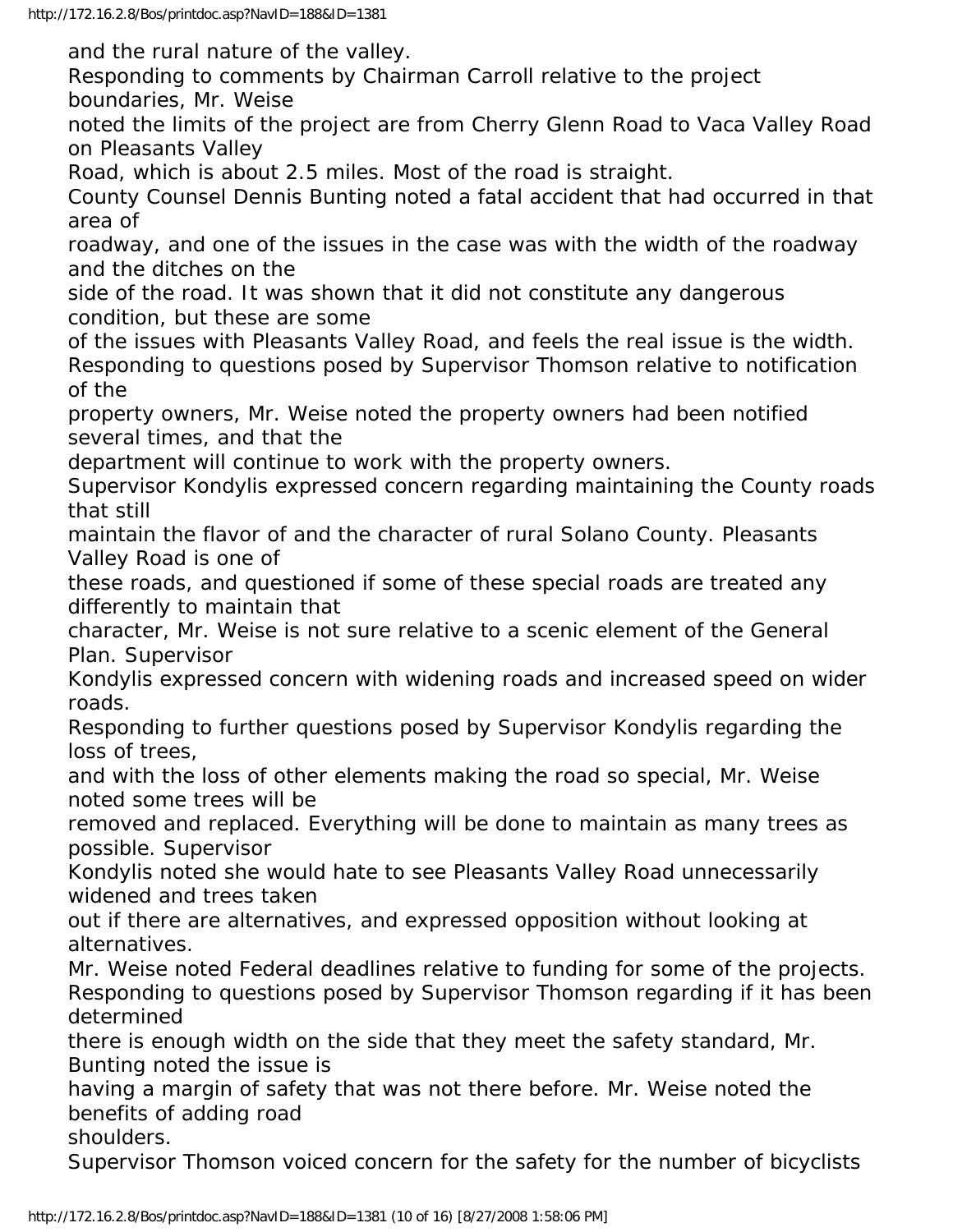that use

Pleasants Valley Road, Mr. Weise noted currently the shoulder is not intended to be a bicycle lane,

and noted that by providing a shoulder there will be some separation between the vehicle traffic and

the bicyclists, which enhances the safety for bikes, pedestrians and cars. Supervisor Thomson suggested addressing Pleasants Valley Road separately.

Chairman Carroll noted projects should not be done just because the money is there, but we

also need to address the needs of the residents of the County and at least examine the opportunities

that we are given to make use of available funding.

Judy Neal, Vacaville, noted opposition to widening Pleasants Valley Road. This is a scenic

valley that makes the County unique, and can not see ruining this beautiful area, and requested the

Board take more time in considering their decision to acquire the rights of way. There may be

safety alternatives that are less invasive and less expensive such as creating a bike lane, lowering the

speed limit, putting in some stop signs to slow traffic, and to create a no passing zone. Ms. Neal

feels the history and beauty of this area will be ruined if this project is approved.

 On motion of Supervisor Kondylis and seconded by Supervisor Thomson, the Board acted to

adopt Resolution No. 2002-136 Authorizing the Director of Transportation to Purchase Rights of

Way for Road Purposes on Various County Road Improvement Projects, with the exception of the

Pleasants Valley Road Project. So ordered by a vote of 5-0. (see Resolution Book)

(Item 23) NOTICE OF SUBSTANTIAL COMPLETION RE ABATEMENT-DEMOLITION OF STRUCTURES AT 2100 WEST TEXAS STREET, FAIRFIELD BY R.C. KNAPP, INC., APPROVED

Director of General Services Jim Werdell reviewed the information contained in the Agenda

Submittal from his office dated June 25, 2002, incorporated herein by reference, regarding

abatement and demolition of a substantial portion of the buildings at 2100 West Texas Street,

Fairfield, the site of the Old County Hospital. Mr. Werdell presented each Supervisor with a framed

photograph circa 1920 of the Old County Hospital and a mounted memento from the roof of the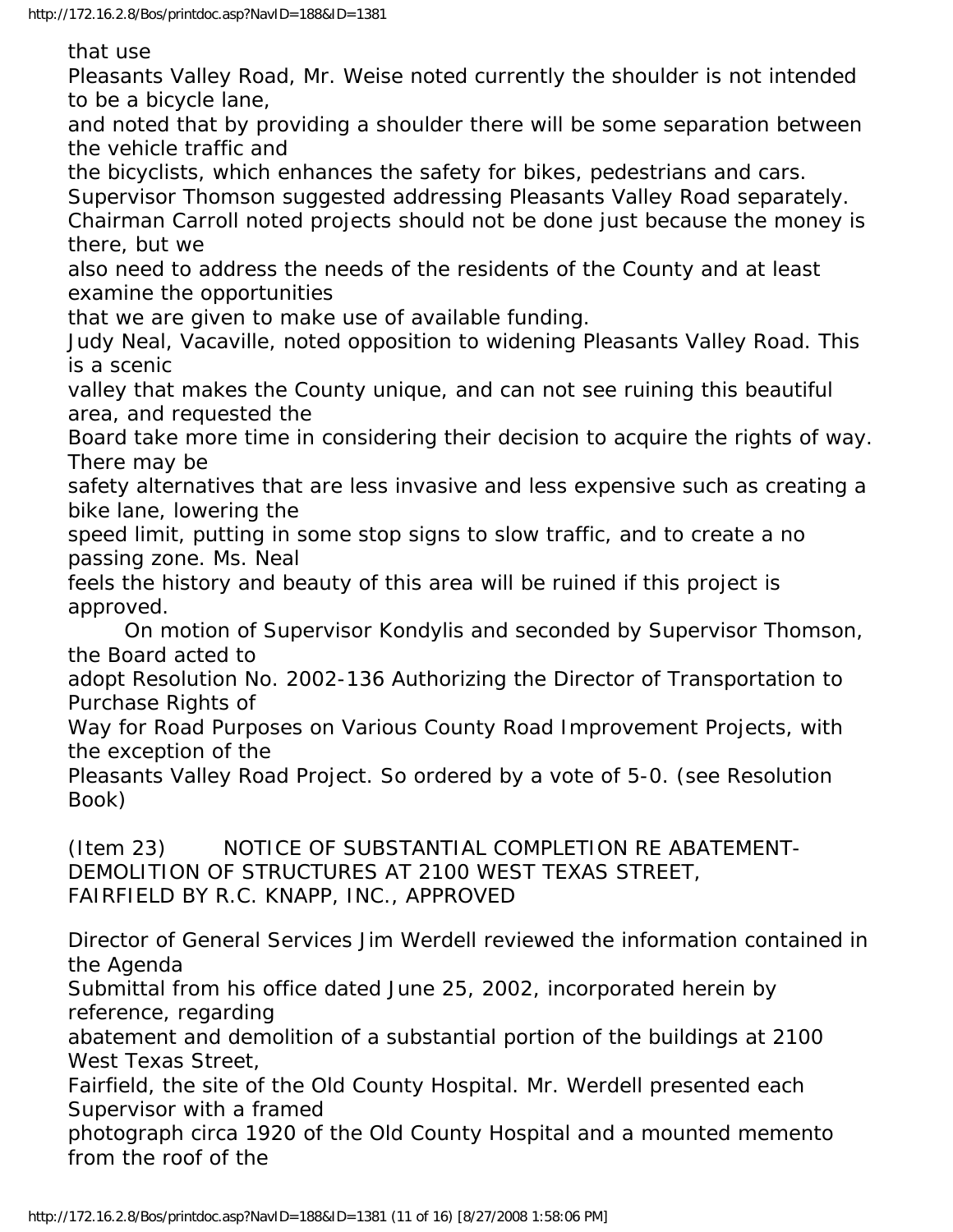building.

 On motion of Supervisor Silva and seconded by Supervisor Thomson, the Board acted to

approve the Notice of Substantial Completion re abatement-demolition of structures at 2100 West

Texas Street, Fairfield by R.C. Knapp, Inc. So ordered by a vote of 4-0; Supervisor Kondylis

excused.

(Item 24) RESOLUTION NO. 2002-138 AMENDING THE ALPHABETICAL LISTING

OF CLASSES AND SALARIES (SHERIFF), ADOPTED

RESOLUTION NO. 2002-139 AMENDING THE LIST OF NUMBERS

AND

CLASSIFICATIONS OF POSITIONS (SHERIFF), ADOPTED

Sheriff Gary Stanton reviewed the information contained in the Agenda Submittal from his

department dated June 25, 2002, incorporated herein by reference, regarding the reorganization plan

of his department.

 On motion of Supervisor Silva and seconded by Supervisor Thomson, the Board acted to

adopt the Sheriff's reorganization plan, Resolution No. 2002-138 Amending the Alphabetical

Listing of Classes and Salaries, Resolution No. 2002-139 Amending the List of Numbers and

Classifications of Positions. So ordered by a vote of 4-0; Supervisor Kondylis excused.

(Item 25A) AGREEMENT WITH STARMED HEALTH PERSONNEL, INC. FOR TEMPORARY NURSING STAFF SUPPORT AT COUNTY DETENTION FACILITIES, APPROVED

 The Board was provided with an Agenda Submittal from Sheriff's Department dated June

25, 2002, incorporated herein by reference, regarding additional temporary nursing staff support at

the County detention facilities.

 On motion of Supervisor Silva and seconded by Chairman Carroll, the Board acted to

approve the agreement with StarMed Inc. in an amount not to exceed \$100,000 to provide

temporary nursing care for persons entering the County detention facilities. So ordered by a vote of

5-0.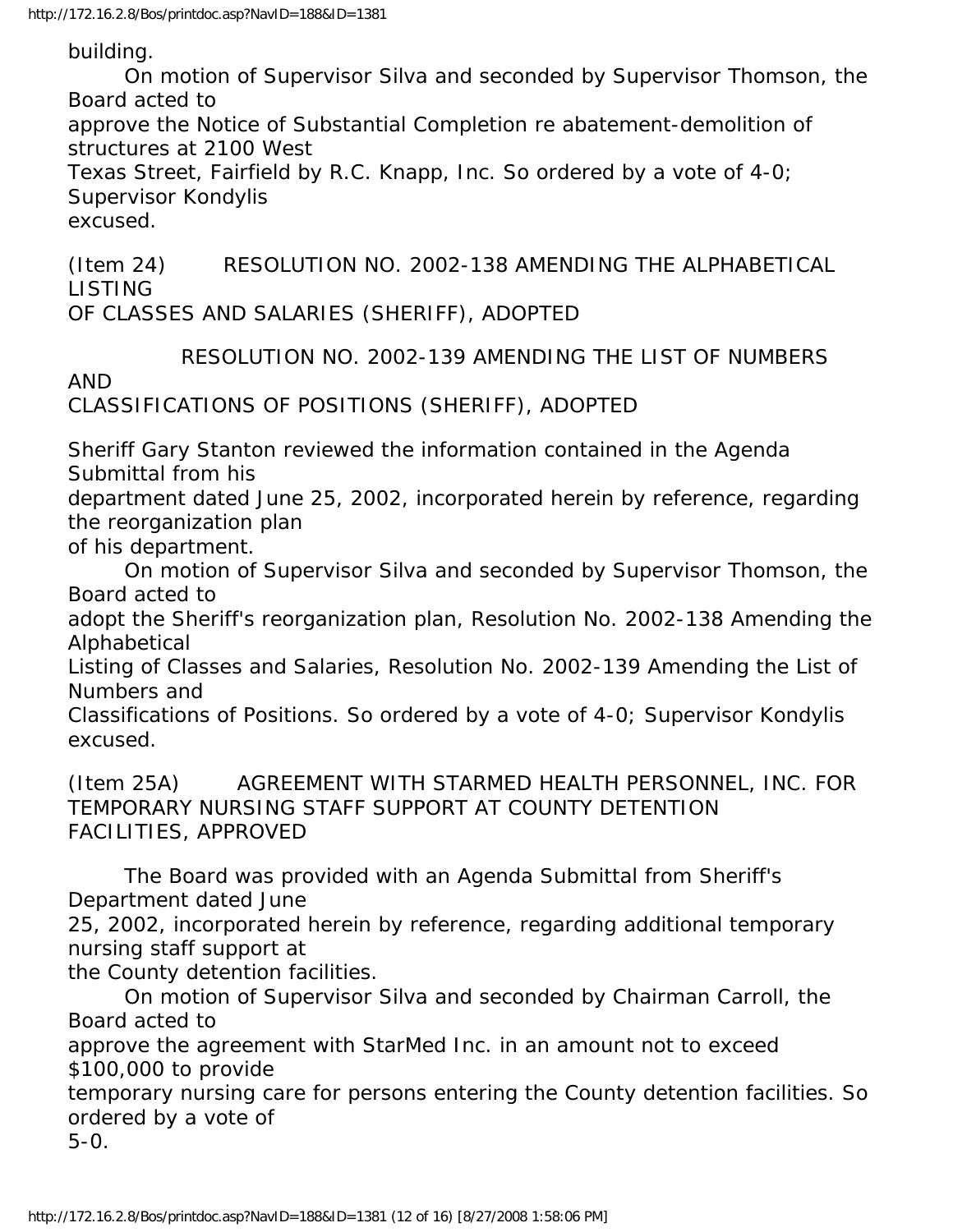(Item 25B) AGREEMENT WITH J & C NATIONWIDE INC. RE TEMPORARY PHYSICIAN AND PSYCHIATRIC SERVICES AT COUNTY DETENTION FACILITIES, APPROVED

 The Board was provided with an Agenda Submittal from Sheriff's Department dated June

25, 2002, incorporated herein by reference, regarding additional temporary nursing staff support at

the County detention facilities.

 On motion of Supervisor Kondylis and seconded by Supervisor Thomson, the Board acted to

approve the agreement with J & C Nationwide Inc. in an amount not to exceed \$100,000 to provide

Primary Care Physicians and Psychiatric Services for persons entering the County detention

facilities. So ordered by a vote of 5-0.

(Item 26) SOLANO COUNTY'S FAST TRACK CONGESTION RELIEF AND **SAFETY** PROJECTS TO BE INCLUDED IN THE PROPOSED COUNTY TRANSPORTATION EXPENDITURE PLAN, APPROVED

Paul Weise, Department of Transportation reviewed the information contained in the

Agenda Submittal from his department dated June 25, 2002, incorporated herein by reference,

regarding safety improvement to a number of roads within the County as the Solano County Fast

Track Congestion Relief and Safety Projects that will be included in the proposed County

Transportation Expenditure Plan, and noted projects can be added or removed as the Board chooses.

Supervisor Kromm voiced concern relative to timing and the necessity for a well-defined

plan at this time, Supervisor Silva noted the plan that has been presented is sufficient for STA's

needs to put into the overall plan. This brief designation would just give an idea where the funds

would be expended.

Supervisor Kondylis noted strong opposition to the word "improvement" being used in road

widening projects, and feels the County needs to be more selective on what is called an

improvement. Supervisor Kondylis discussed the 1977 Scenic Roadways Element where most of

the roads listed for "improvement" are listed as scenic byways, and voiced concern with the many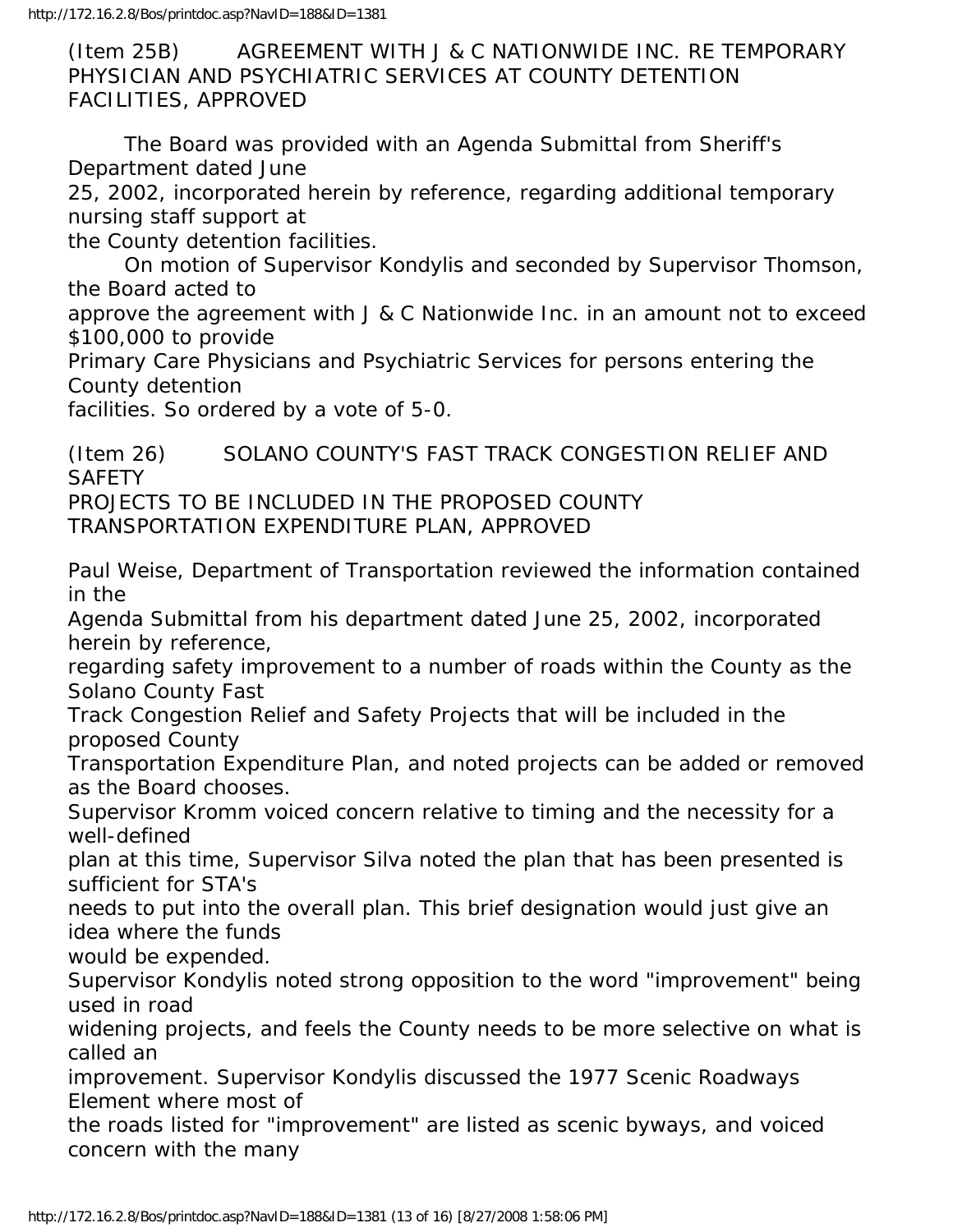changes to the "scenic" roads that are no longer so scenic. Wider roads do not necessarily mean

safer roads, maybe the addition of separate bike and pedestrian walkways, and the addition of

emergency pullouts to make the roads safer. There may be other roads that need improvement that

don't have the aesthetic value that some of the main roads listed in this report do.

 Responding to questions posed by Supervisor Thomson relative to not participating in the

Fast Track Program, Mr. Weise noted the County would loose the \$5 million if we do not

participate in the Fast Track Funding. Supervisor Thomson would like to add that improvements

might mean hiking trails, bicycle trails, equestrian trails, or other roads.

 Supervisor Silva noted that exact location and definition of each project would be

determined later in the course of planning studies. The studies will include reviewing areas that

have a high number of traffic accidents. Each project will involve public input and will be approved

by the Board prior to implementation. Staff will take into consideration the suggestions by the

Board on how and where the money should be spent in the broadest of terms so when it does come

back the Board will have the flexibility to do the projects.

Supervisor Kondylis noted support for this, but in no way indicates that she is in favor of the

proposition and must review the initiative when it is completed. Supervisor Kondylis would like to

update the Scenic Roadways Report to maintain the flavor and character in the County, and

discussed the connection between Transportation and Environmental Management.

Judy Neal, Vacaville, voiced concern with the roads that are designated, and questioned if

there was a way to accept the \$5 million without committing specific roads. Supervisor Kromm feels the Trails Plan should fit into this, and posed questions on the

statistics to pinpoint the areas where the biggest safety issues are. Some of the worst fatality

statistics are along the railroad tracks in the County. Supervisor Kromm feels transit should be dealt

with using the highway money, should not be limited to the list of roads in the report, there should

be a scenic roadway element, and the trails plan type things.

Mr. Weise noted concerns could be conveyed to the STA regarding looking at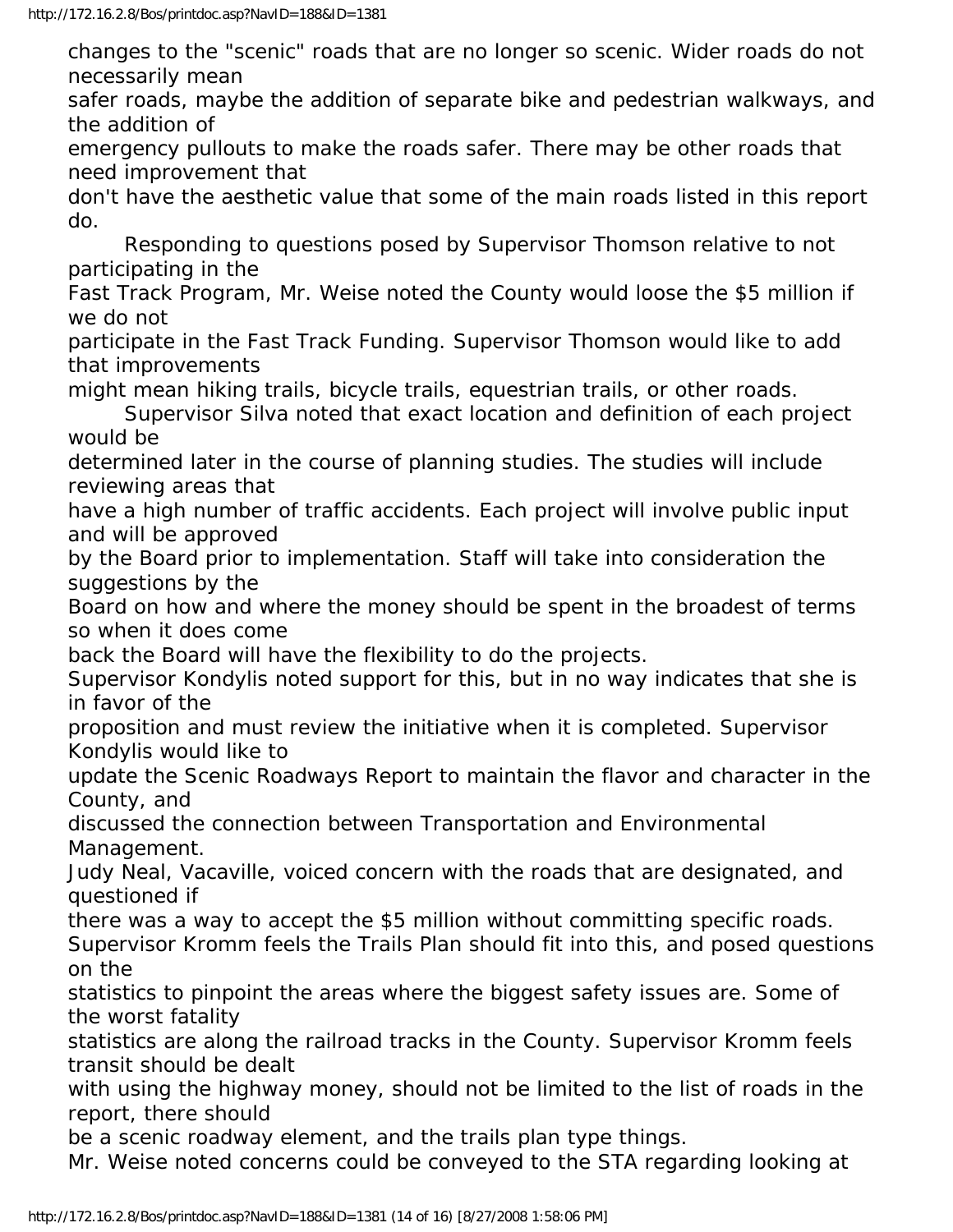these

corridors, trails, and bike paths, and noted these projects would somewhat define where the projects

are going to be.

Supervisor Kromm requested the issue be discussed again at the July 2nd meeting after staff

has consulted with the cities and Environmental Management on some of the concerns voiced.

 Mr. Weise noted that the \$5 million will not cover a fraction of the costs for the roadway

improvements that are listed in the report, these options gives the Board the maximum flexibility. If

the Initiative passes, the County would have approximately one year to flush out in more detail

exactly what the projects would consist of.

 Supervisor Kromm feels these eight roads are not the biggest safety issues.

 Supervisor Kondylis would like to see a more extensive plan with some alternative sites, and

feels the wording needs to be revisited to reduce concern by the voters to make these large

thoroughfare roadways.

There was a brief discussion regarding repair of McGary Road.

 On motion of Supervisor Silva and seconded by Thomson, the Board acted to approve the

Solano County's Fast Track Congestion Relief and Safety Projects to be included in the proposed

County Transportation Expenditure Plan along with the additions of the concerns for the separations

of bike paths, pedestrian paths, and concerns voiced by the Board be incorporated within the

recommendation. So ordered by a vote of 4-1; Supervisor Kromm voted no.

(Item 27A) NOMINATION OF GLEN GRANT TO THE SOLANO BICYCLE ADVISORY COMMITTEE FOR APPOINTMENT BY THE SOLANO TRANSPORTATION AUTHORITY, APPROVED

On motion of Supervisor Kondylis and seconded by Supervisor Silva, the Board acted to

nominate Glen Grant for the Solano Bicycle Advisory Committee for appointment by the Solano

Transportation Authority. So ordered by a vote of 5-0.

(Item 27B) PAM KEITH REAPPOINTED TO THE SOLANO COUNTY CIVIL SERVICE COMMISSION

On motion of Supervisor Kondylis and seconded by Supervisor Silva, the Board